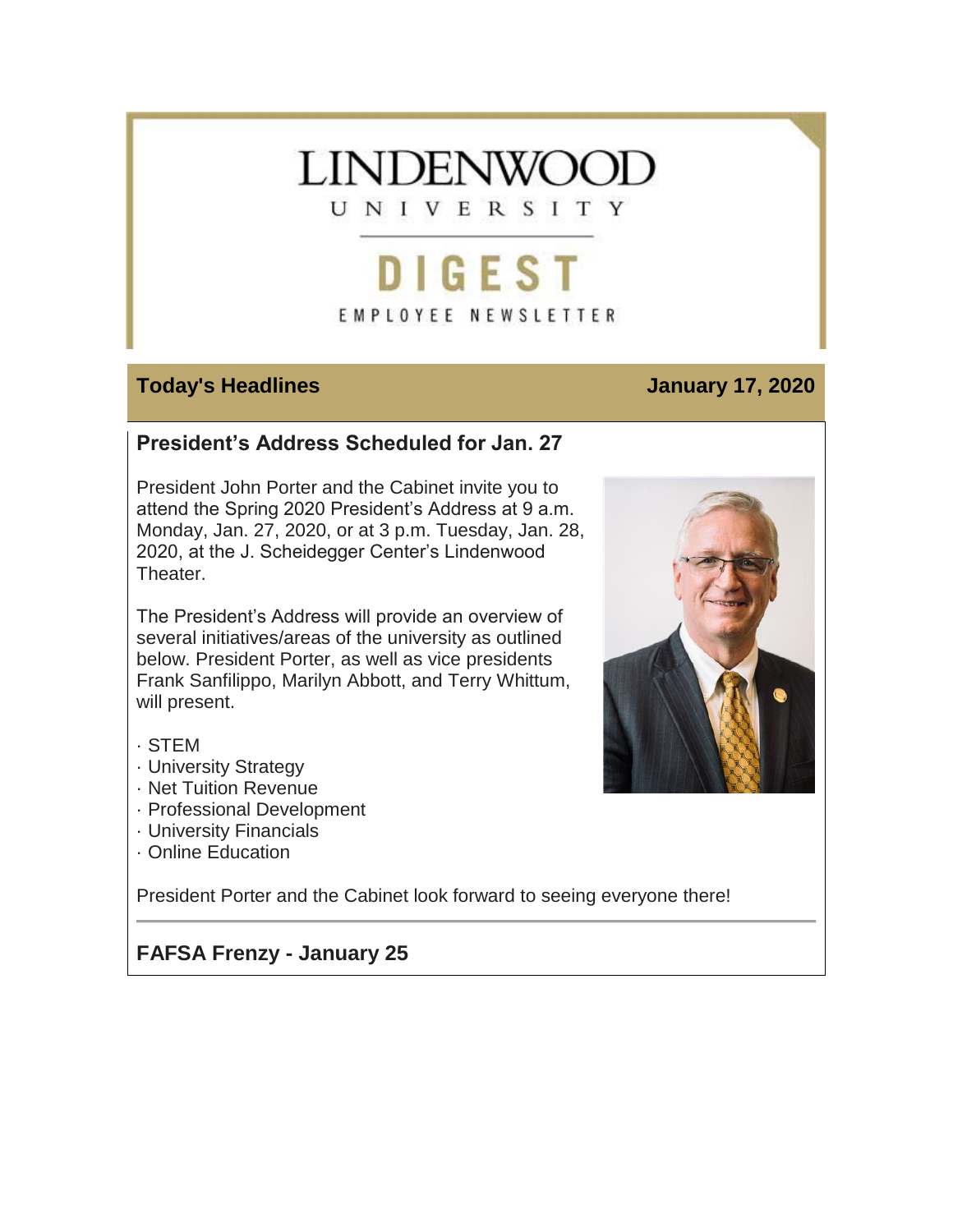

Enrolled students are invited to participate in FAFSA Frenzy on Saturday, Jan. 25, 2020. Lindenwood's Student Financial Services team will guide students through the FAFSA process, answering any questions or concerns they have.

Interested students should report to the computer lab, on the lower level of the

Spellmann Center between 10 a.m. to 1 p.m. If you have any questions, please reach out to Tiauna Blair at [TBLair@lindenwood.edu.](mailto:TBLair@lindenwood.edu)

Can't make FAFSA Frenzy on Jan. 25? It will also be held on Feb. 22, March 7, and March 28.

# **Journal of Educational Leadership in Action Winter 2020 Issue**

The winter 2020 issue of the [Journal of Educational Leadership in Action](https://hes32-ctp.trendmicro.com/wis/clicktime/v1/query?url=https%3a%2f%2fcustapp.marketvolt.com%2flink%2fF8RAgAkTr4%3fCM%3d1450150654%26X%3d70525052&umid=0b7a9669-2da6-45d9-8172-72a20eacd6f4&auth=bc7ac43e330fa629f0cfb11786c85e83c10d06b8-061db805948bccc1cdaefe730ba4186abf7275d4) (ELA) is now available. This issue of the journal highlights a variety of perspectives on leadership focusing on needs of middle leaders in Vietnam's international schools, special education teacher evaluations, emotional aspects of principals' work, phenomenological research to understand schools' cultural phenomena, gender representation of professional mathematics organizations, student achievement in low socioeconomic areas, fundraising in higher education, online versus traditional learning, and doctoral students' view of research. The editors of ELA welcome and value your readership and [encourage you to submit for future](https://hes32-ctp.trendmicro.com/wis/clicktime/v1/query?url=https%3a%2f%2fcustapp.marketvolt.com%2flink%2fXwItGfzmtr%3fCM%3d1450150654%26X%3d70525052&umid=0b7a9669-2da6-45d9-8172-72a20eacd6f4&auth=bc7ac43e330fa629f0cfb11786c85e83c10d06b8-36f935051886d19c42d25a93702ca048d2eac2ce)  [publication\(s\).](https://hes32-ctp.trendmicro.com/wis/clicktime/v1/query?url=https%3a%2f%2fcustapp.marketvolt.com%2flink%2fXwItGfzmtr%3fCM%3d1450150654%26X%3d70525052&umid=0b7a9669-2da6-45d9-8172-72a20eacd6f4&auth=bc7ac43e330fa629f0cfb11786c85e83c10d06b8-36f935051886d19c42d25a93702ca048d2eac2ce)

#### **The Center for Experiential Learning is Seeking Professional Attire Donations**

Lindenwood University's Center for Experiential Learning is hosting it's Fourth Annual [Suits for Success professional clothing drive!](https://hes32-ctp.trendmicro.com/wis/clicktime/v1/query?url=https%3a%2f%2fcustapp.marketvolt.com%2flink%2fGUMHXbt62Z%3fCM%3d1450150654%26X%3d70525052&umid=0b7a9669-2da6-45d9-8172-72a20eacd6f4&auth=bc7ac43e330fa629f0cfb11786c85e83c10d06b8-bf942f8479496c97b0006b848552ac8435364c13) This initiative strives to provide students and alumni with access to professional dress to create a positive first impression to potential employers. The program is free to students and alumni.

The center will happily collect any professional items; however, the following items are currently out of stock:

- Men's Suit Jackets
- Men's Dress Shirts--Small, Medium, and Large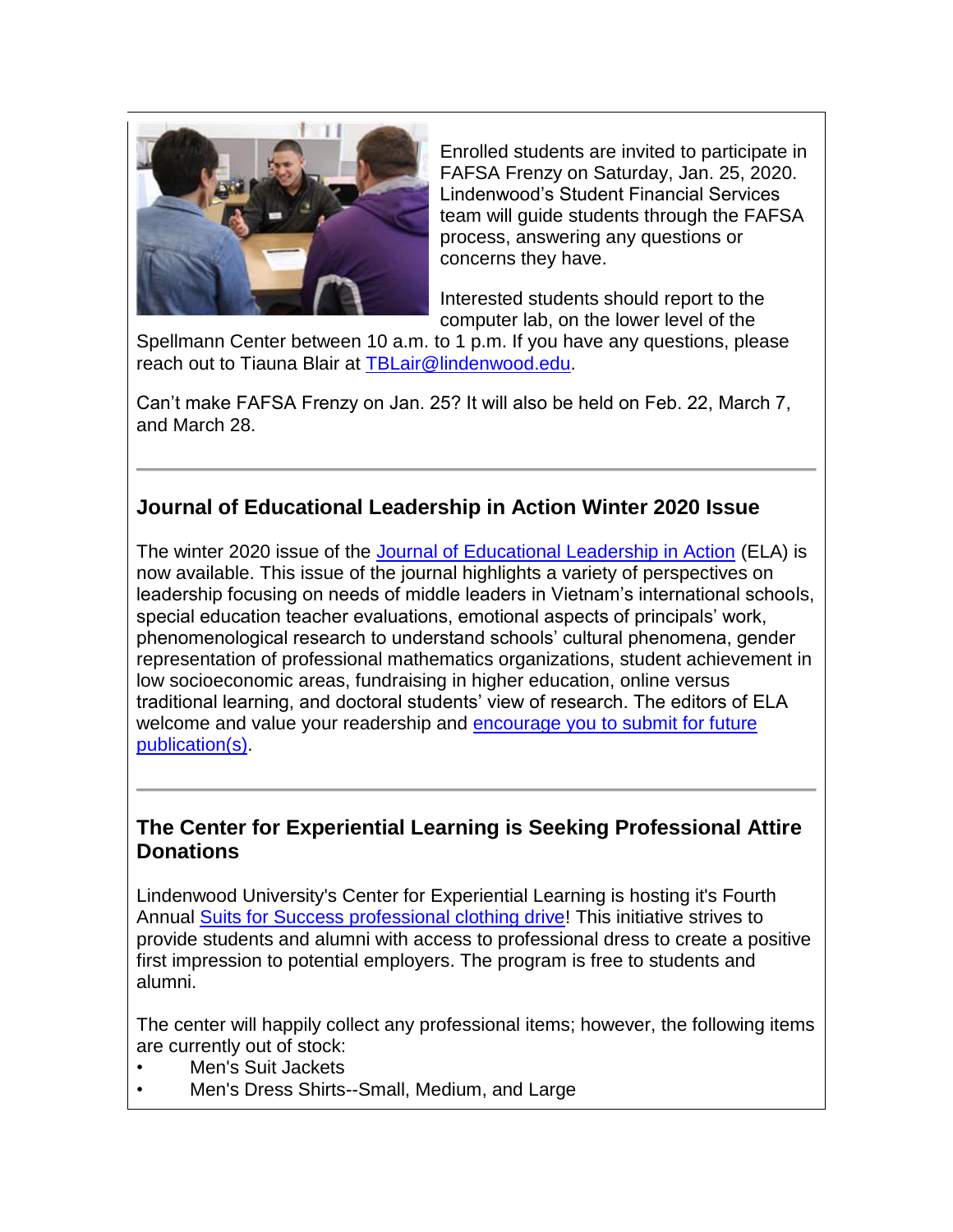- Solid-Colored Ties
- Professional Women's Blouses

If you would like to donate, items may be dropped off in LARC 229A or arrangements can be made for pick-up. Attached is a Suits for Success brochure and flyer containing additional information. Please feel free to share with colleagues, community partners, and friends. A charitable contribution form is available for your records upon request. If you have any questions, do not hesitate to contact [careerservices@lindenwood.edu](mailto:careerservices@lindenwood.edu) or 636-949-4816.

Thank you for your time! -The Center for Experiential Learning

# **Heartland Art Club Collaboration with Lindenwood Begins with Exhibit**

Lindenwood University's J. Scheidegger Center for the Arts will be hosting the Heartland Art Club Members Exhibition from Jan. 30 to March 16 in the Boyle Family Gallery.

An opening reception and gallery talk is scheduled for Feb. 6 from 6 to 8 p.m. The exhibition will include 36 works by 36 of the best representational artists in the Midwest, including Billyo O'Donnell, Bryan Haynes, Julie



Wiegand, and Lisa Ober. Admission to the event and the exhibition is free. The gallery is open from 3 to 8 p.m. on Monday through Thursday, from 1 to 6 p.m. on Fridays and during scheduled performances at the Scheidegger Center's Lindenwood Theater and Emerson Black Box Theater.

[Continue reading.](https://hes32-ctp.trendmicro.com/wis/clicktime/v1/query?url=https%3a%2f%2fcustapp.marketvolt.com%2flink%2f5r7bZyLe9L%3fCM%3d1450150654%26X%3d70525052&umid=0b7a9669-2da6-45d9-8172-72a20eacd6f4&auth=bc7ac43e330fa629f0cfb11786c85e83c10d06b8-5510fd50e9586497be982f829472fb7b236d2347)

# **Add Library Canvas Modules to Your Canvas Shell**

If you want to make sure that your students know about the resources available to them from the library, import one the LARC's modules from the Canvas Commons. You can find them in the Commons by searching Lindenwood Library. Basic modules are available to address ways to contact the library staff, and others go into detail about doing research. If you have questions or would like the library to create a custom module for your class, please contact Nancy [Messina.](mailto:nmessina@lindenwood.edu)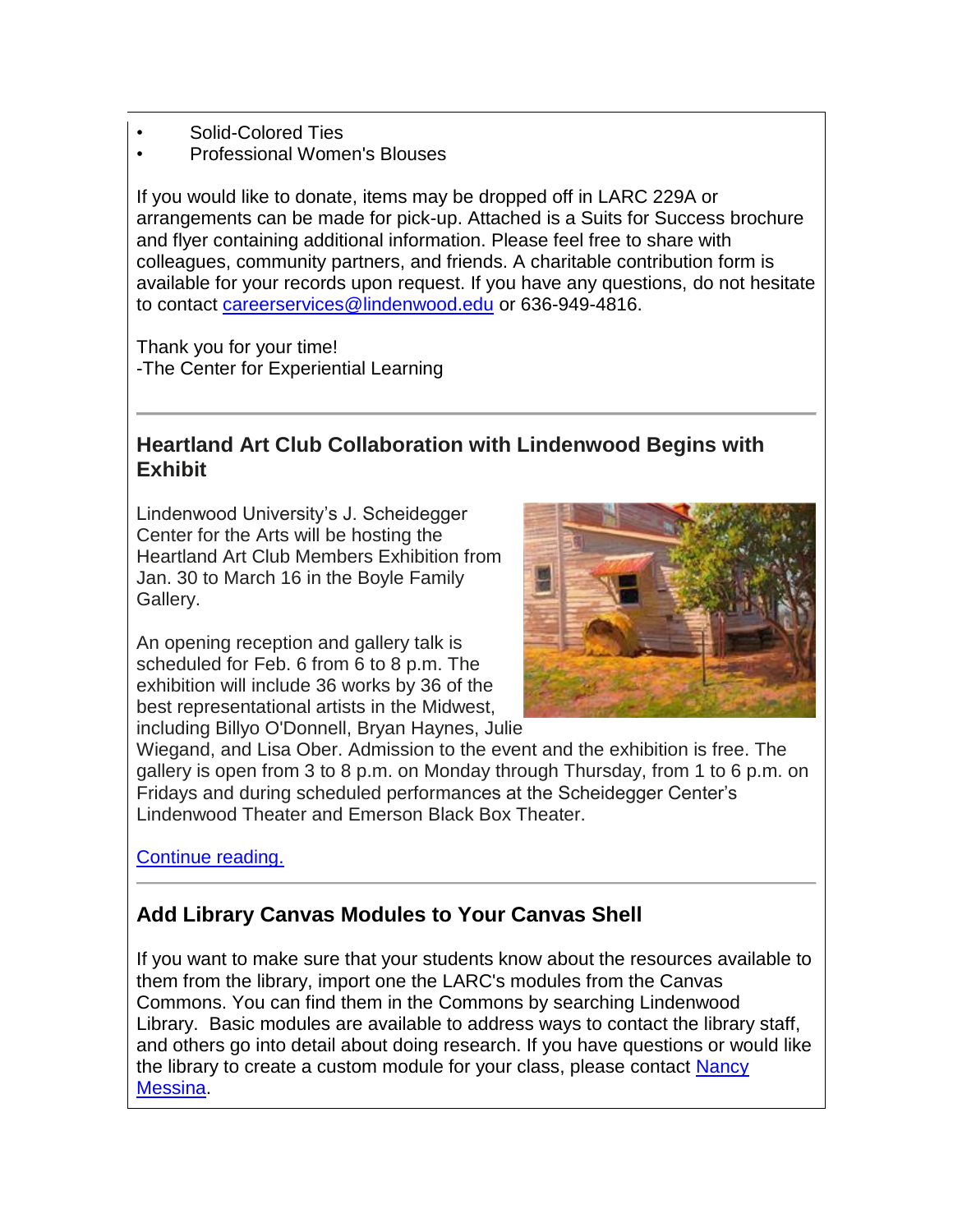## **42 Days Left to Nominate an Outstanding Staff Member!**

The Lindenwood community (staff, faculty, adjuncts, students, and administrators) is invited to nominate an outstanding staff member for one of five staff recognition awards. If you know an outstanding staff member, please submit a nomination at the link below. There's also an opportunity to get fabulous prizes for being a nominator, so don't delay. Award winners will be announced at the spring all-staff meeting on Wednesday, April 29, from 2 to 4 p.m.



#### [Make a Nomination Today!](https://hes32-ctp.trendmicro.com/wis/clicktime/v1/query?url=https%3a%2f%2fcustapp.marketvolt.com%2flink%2fMgik4loCFX%3fCM%3d1450150654%26X%3d70525052&umid=0b7a9669-2da6-45d9-8172-72a20eacd6f4&auth=bc7ac43e330fa629f0cfb11786c85e83c10d06b8-065baed0b8ced4cac1e656d8ed40715b674b111c)

The deadline is Friday, Feb. 28.

### **Leadership Series Spring 2020**

The Office of Student Involvement is still in need of speakers for the Spring 2020 Leadership Series. The Leadership Series consists of one-hour weekly workshops hosted on Tuesday afternoons from 4 to 5 p.m. These sessions are attended by students, staff, and faculty. If you have a leadership topic that you would like to present, please email [Pamela Avila.](mailto:rheuermann@lindenwood.edu)

#### **Multi-Factor Authentication is Here!**

In response to growing security threats and information security audit recommendations, Lindenwood University is adopting Multi-Factor Authentication (MFA) for all faculty and staff accounts in January 2020. Information sessions are being scheduled for December and January to provide additional details on the implementation. To learn more, please click this [Multi-Factor Authentication video](https://hes32-ctp.trendmicro.com/wis/clicktime/v1/query?url=https%3a%2f%2fcustapp.marketvolt.com%2flink%2fh6owhWB6Kt%3fCM%3d1450150654%26X%3d70525052&umid=0b7a9669-2da6-45d9-8172-72a20eacd6f4&auth=bc7ac43e330fa629f0cfb11786c85e83c10d06b8-b2c6997678535b8117bb3d76afb3178c1ac8026a)  [link.](https://hes32-ctp.trendmicro.com/wis/clicktime/v1/query?url=https%3a%2f%2fcustapp.marketvolt.com%2flink%2fh6owhWB6Kt%3fCM%3d1450150654%26X%3d70525052&umid=0b7a9669-2da6-45d9-8172-72a20eacd6f4&auth=bc7ac43e330fa629f0cfb11786c85e83c10d06b8-b2c6997678535b8117bb3d76afb3178c1ac8026a)

Depending on your last name, [Multi-Factor Authentication](https://hes32-ctp.trendmicro.com/wis/clicktime/v1/query?url=https%3a%2f%2fcustapp.marketvolt.com%2flink%2f65fc5mCkpF%3fCM%3d1450150654%26X%3d70525052&umid=0b7a9669-2da6-45d9-8172-72a20eacd6f4&auth=bc7ac43e330fa629f0cfb11786c85e83c10d06b8-b94a51a0ffcd8747af91575cd775a2c7da3ed89c) will be enabled on all faculty and staff accounts beginning Jan. 22, 2020. Multi-Factor Authentication will be enabled each day at 7 a.m. according to the following schedule.

January 22 -- A-E January 23 -- F-J January 24 -- K-O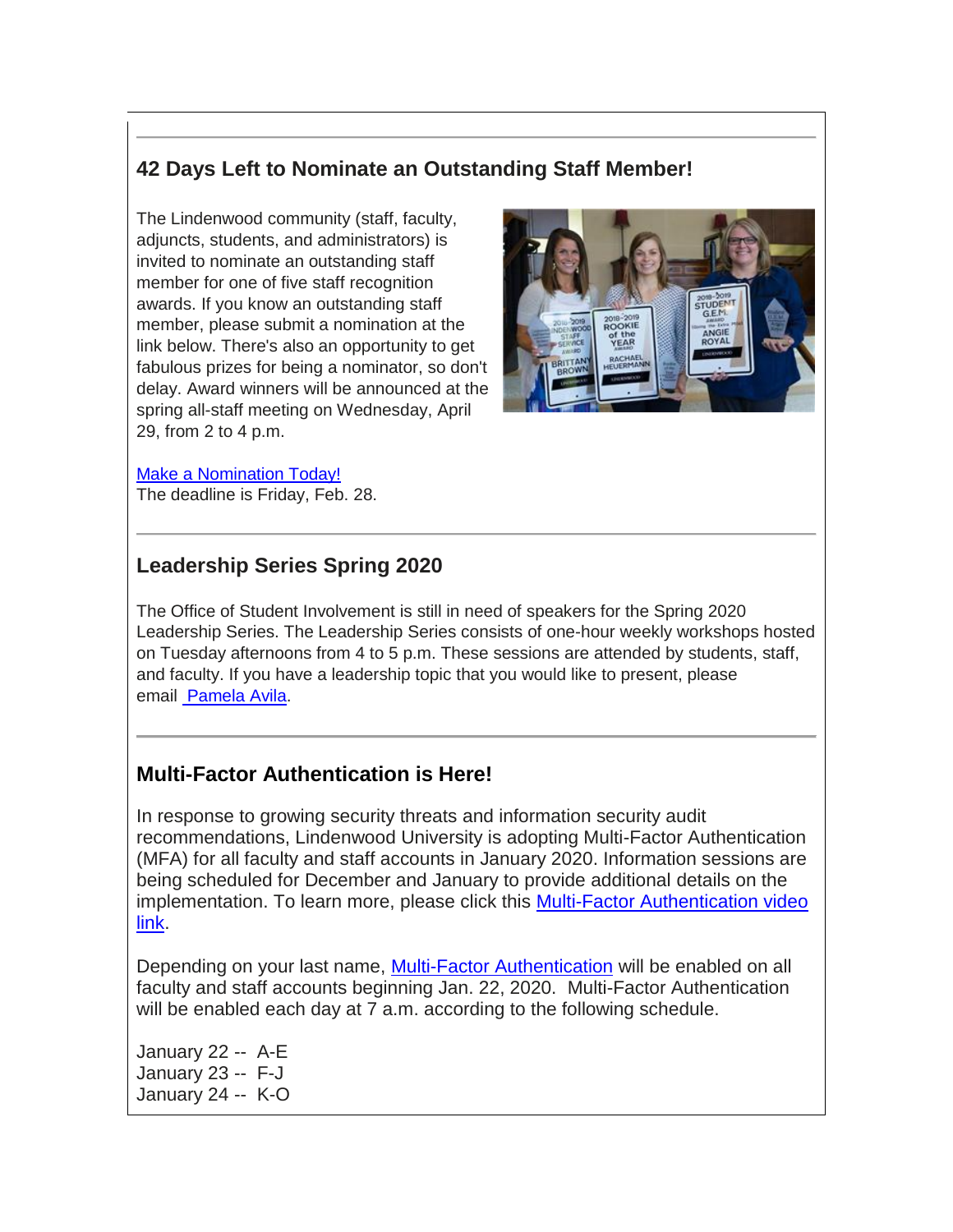January 27 -- P-T January 28 -- U-Z

### **The 2020 W-4 is now available in Workday.**

The 2020 Form W-4, employee withholding certificate, is very different from previous versions. This is due to the federal tax law changes that took place in 2018. The Internal Revenue Service (IRS) does not require all employees to complete the revised form and has designed the withholding tables so that they will work with the new and prior year forms. However, certain employees will be required to use the new form: those hired in 2020 and anyone who makes withholding changes during 2020.

Even though the IRS does not require all employees to complete the revised form, and even if your tax situation has not changed, HR recommends you perform a "paycheck checkup" to see if you need to make adjustments to your current withholding. To conduct the checkup, use the IRS's [Tax Withholding Estimator.](https://hes32-ctp.trendmicro.com/wis/clicktime/v1/query?url=https%3a%2f%2fcustapp.marketvolt.com%2flink%2fVmwbUnnryo%3fCM%3d1450150654%26X%3d70525052&umid=0b7a9669-2da6-45d9-8172-72a20eacd6f4&auth=bc7ac43e330fa629f0cfb11786c85e83c10d06b8-290e7a6cfe17b02d77aeb36d6973b21f67fec804) To effectively use the estimator, it is helpful to have a copy of your most recent pay stub and tax return. It is likely that the estimator will be updated to account for the 2020 tax tables in early January. Please note, if you do not submit a new form, withholding will continue based on your previously submitted form.

The IRS has also published [Frequently Asked Questions](https://hes32-ctp.trendmicro.com/wis/clicktime/v1/query?url=https%3a%2f%2fcustapp.marketvolt.com%2flink%2fw3RMPWiHnc%3fCM%3d1450150654%26X%3d70525052&umid=0b7a9669-2da6-45d9-8172-72a20eacd6f4&auth=bc7ac43e330fa629f0cfb11786c85e83c10d06b8-2dd662546fecc609bd99db110fbab485d7fc4e9f) that you may find helpful as you complete the form.

If you have any questions, please contact Monica Seiter at [mseiter@lindenwood.edu](mailto:mseiter@lindenwood.edu) or (636) 949-4971.



**New Canvas Gradebook Workshop Jan. 13–17, 12-1 p.m.**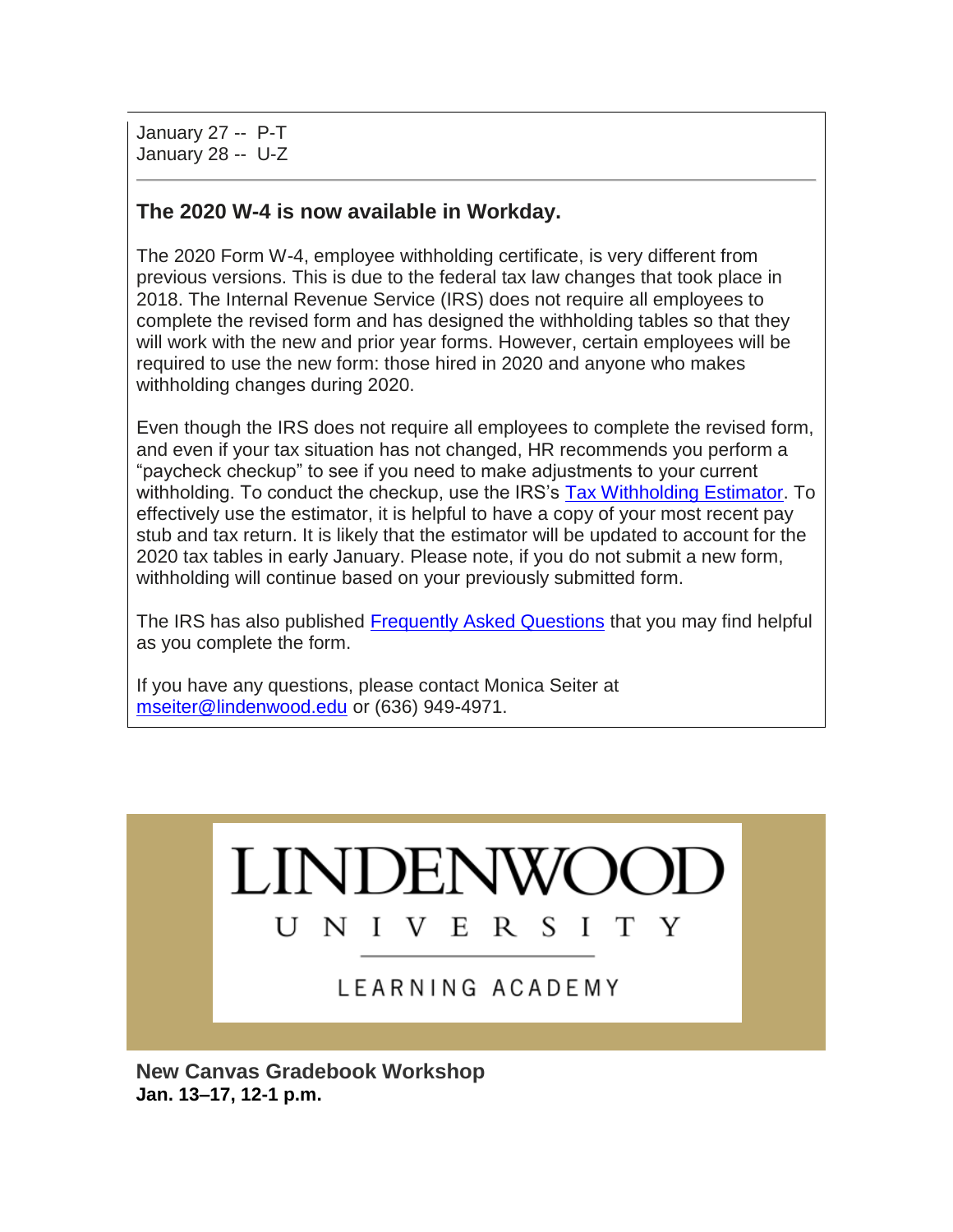#### **LARC 217**

On Jan. 1, 2020, Canvas transitioned to a new gradebook! This workshop will show you the new features, changes, and helpful tips when using the new gradebook. [Click Here](https://hes32-ctp.trendmicro.com/wis/clicktime/v1/query?url=https%3a%2f%2fcustapp.marketvolt.com%2flink%2fismnenG9FX%3fCM%3d1450150654%26X%3d70525052&umid=0b7a9669-2da6-45d9-8172-72a20eacd6f4&auth=bc7ac43e330fa629f0cfb11786c85e83c10d06b8-d7360ddabc0f998f7c566dea98e4ade2e824647f) to register for available training dates.

This workshop is for Lindenwood instructors and staff using Canvas for grading purposes.

Goals and Objectives

Participants will know and understand:

- How to access the Canvas gradebook
- How to access existing features in the Canvas gradebook
- How to access and use new features in the Canvas gradebook
- How to prepare the new gradebook for grade pulls
- How to apply a grading scheme using the new gradebook

#### **Faculty Performance Evaluations**

If your final evaluation has been completed in the [evaluation portal,](https://hes32-ctp.trendmicro.com/wis/clicktime/v1/query?url=https%3a%2f%2fcustapp.marketvolt.com%2flink%2fcHmrhWUgkK%3fCM%3d1450150654%26X%3d70525052&umid=0b7a9669-2da6-45d9-8172-72a20eacd6f4&auth=bc7ac43e330fa629f0cfb11786c85e83c10d06b8-c9f0c03b66636e027a6a695b6690b9f23133de08) and you have not already signed off on your evaluation, please do so by Jan. 22.

#### **The Teaching Professor now available to the campus community!**



The Learning Academy is excited to offer access to an excellent resource, *The Teaching Professor,* edited by respected scholar and expert Dr. Maryellen Weimer of Penn State

Berks. *The Teaching Professor* is a forum for discussion of the best strategies supported by the latest research for effective teaching in the college classroom. The short essays published therein are well worth the time it takes to read them. This is also an excellent outlet for Lindenwood faculty and staff who teach to publish essays about their own ideas or research on teaching.

Recent *Teaching Professor* essays include

[Identifying Goals Helps Online Learners Sustain Self-Motivation](https://hes32-ctp.trendmicro.com/wis/clicktime/v1/query?url=https%3a%2f%2fcustapp.marketvolt.com%2flink%2fqV5Qd8v7cr%3fCM%3d1450150654%26X%3d70525052&umid=0b7a9669-2da6-45d9-8172-72a20eacd6f4&auth=bc7ac43e330fa629f0cfb11786c85e83c10d06b8-85a2b08a14fa1dba92dd9a5d2e4d04ce4c946693)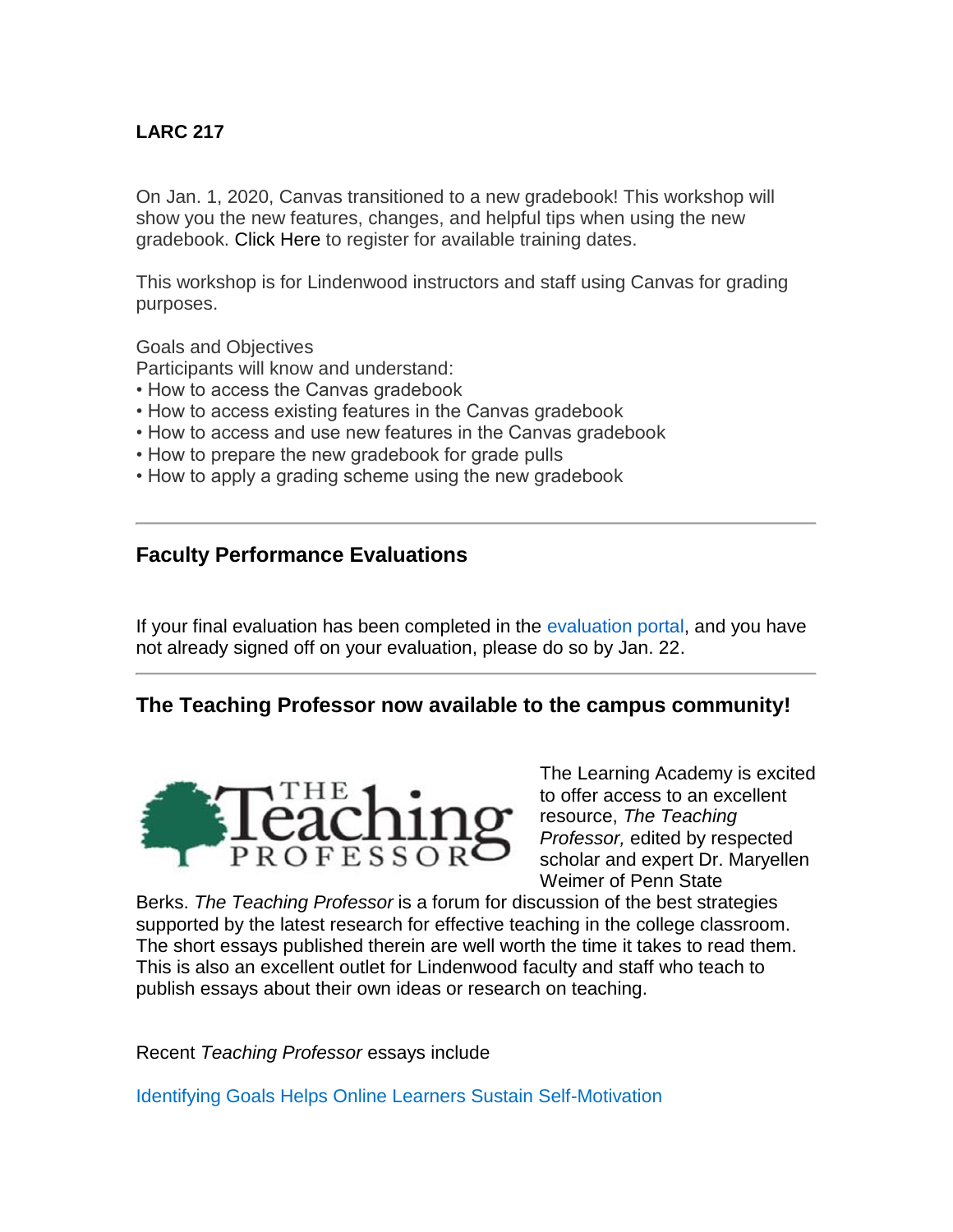[Maximizing Student Engagement with Course Readings](https://hes32-ctp.trendmicro.com/wis/clicktime/v1/query?url=https%3a%2f%2fcustapp.marketvolt.com%2flink%2fBr6XddSQND%3fCM%3d1450150654%26X%3d70525052&umid=0b7a9669-2da6-45d9-8172-72a20eacd6f4&auth=bc7ac43e330fa629f0cfb11786c85e83c10d06b8-69830ad1834b407eb7b65dc60dcdc67828ee0708) [First Day of Class Activities That Create a Climate for Learning](https://hes32-ctp.trendmicro.com/wis/clicktime/v1/query?url=https%3a%2f%2fcustapp.marketvolt.com%2flink%2fTGlS5hvffg%3fCM%3d1450150654%26X%3d70525052&umid=0b7a9669-2da6-45d9-8172-72a20eacd6f4&auth=bc7ac43e330fa629f0cfb11786c85e83c10d06b8-8b48a1eab3014174b654dd16cd069d490650d216)

Access these full articles and many more once you set up your log-in (you must use your Lindenwood email address). You can access the content on or off campus.

STEP 1: Activate your group subscription access

1. Go to [www.magnapubs.com/site-](https://hes32-ctp.trendmicro.com/wis/clicktime/v1/query?url=https%3a%2f%2fcustapp.marketvolt.com%2flink%2fHQTsYQvDGG%3fCM%3d1450150654%26X%3d70525052&umid=0b7a9669-2da6-45d9-8172-72a20eacd6f4&auth=bc7ac43e330fa629f0cfb11786c85e83c10d06b8-1777749a7e3a60ed106438689568b406472d1050)

[license/registration.html?v=lindenwood0106](https://hes32-ctp.trendmicro.com/wis/clicktime/v1/query?url=https%3a%2f%2fcustapp.marketvolt.com%2flink%2fHQTsYQvDGG%3fCM%3d1450150654%26X%3d70525052&umid=0b7a9669-2da6-45d9-8172-72a20eacd6f4&auth=bc7ac43e330fa629f0cfb11786c85e83c10d06b8-1777749a7e3a60ed106438689568b406472d1050)

2. Enter your information in each of the required fields. In the authorization code box, enter the group authorization code LINDENWOOD238 and click "Submit."

Please note: You only need to enter the authorization code once. Please do not share the code with anyone outside of Lindenwood.

STEP 2: Access the group subscription

1. Click [here.](https://hes32-ctp.trendmicro.com/wis/clicktime/v1/query?url=https%3a%2f%2fcustapp.marketvolt.com%2flink%2f6e3ykoPkh4%3fCM%3d1450150654%26X%3d70525052&umid=0b7a9669-2da6-45d9-8172-72a20eacd6f4&auth=bc7ac43e330fa629f0cfb11786c85e83c10d06b8-6db747fd6a8597ef8b6dc6921b4188792cdd71ce)

2. If not already logged in, enter your email address and password and click "Log In." 3. On the "My Online Access" page, you will see all the content Lindenwood subscribes to for online viewing. Click the appropriate "Go to" box to access the content.

4. When you are taken to *The Teaching Professor* website, in the upper right corner select "Sign In." Re-enter your email address and password. Click "Sign In." You will then have full access to the articles and content on the site.

To sign up to receive the weekly email updates, please [click here.](https://hes32-ctp.trendmicro.com/wis/clicktime/v1/query?url=https%3a%2f%2fcustapp.marketvolt.com%2flink%2f6y3roIvRC2%3fCM%3d1450150654%26X%3d70525052&umid=0b7a9669-2da6-45d9-8172-72a20eacd6f4&auth=bc7ac43e330fa629f0cfb11786c85e83c10d06b8-b4b50ca965ecc714335d23dae40048a0bfde4ce9)

#### *Getting Started with Grants,* **featuring Dr. Ben Moore Jan. 30, 2:30-3:30 p.m. Dunseth Auditorium**

Dr. Ben Moore, co-founder and director of the Bosnia Memory Project at Fontbonne University, will share his experience of securing grants to support his work. Moore has received substantial grant funding from the National Endowment for the Humanities among other organizations. [Click here](https://hes32-ctp.trendmicro.com/wis/clicktime/v1/query?url=https%3a%2f%2fcustapp.marketvolt.com%2flink%2fK2BnFqdv7B%3fCM%3d1450150654%26X%3d70525052&umid=0b7a9669-2da6-45d9-8172-72a20eacd6f4&auth=bc7ac43e330fa629f0cfb11786c85e83c10d06b8-b217d549fd3e3c8733a1d7b2a5e04f3bb86a0a24) to register.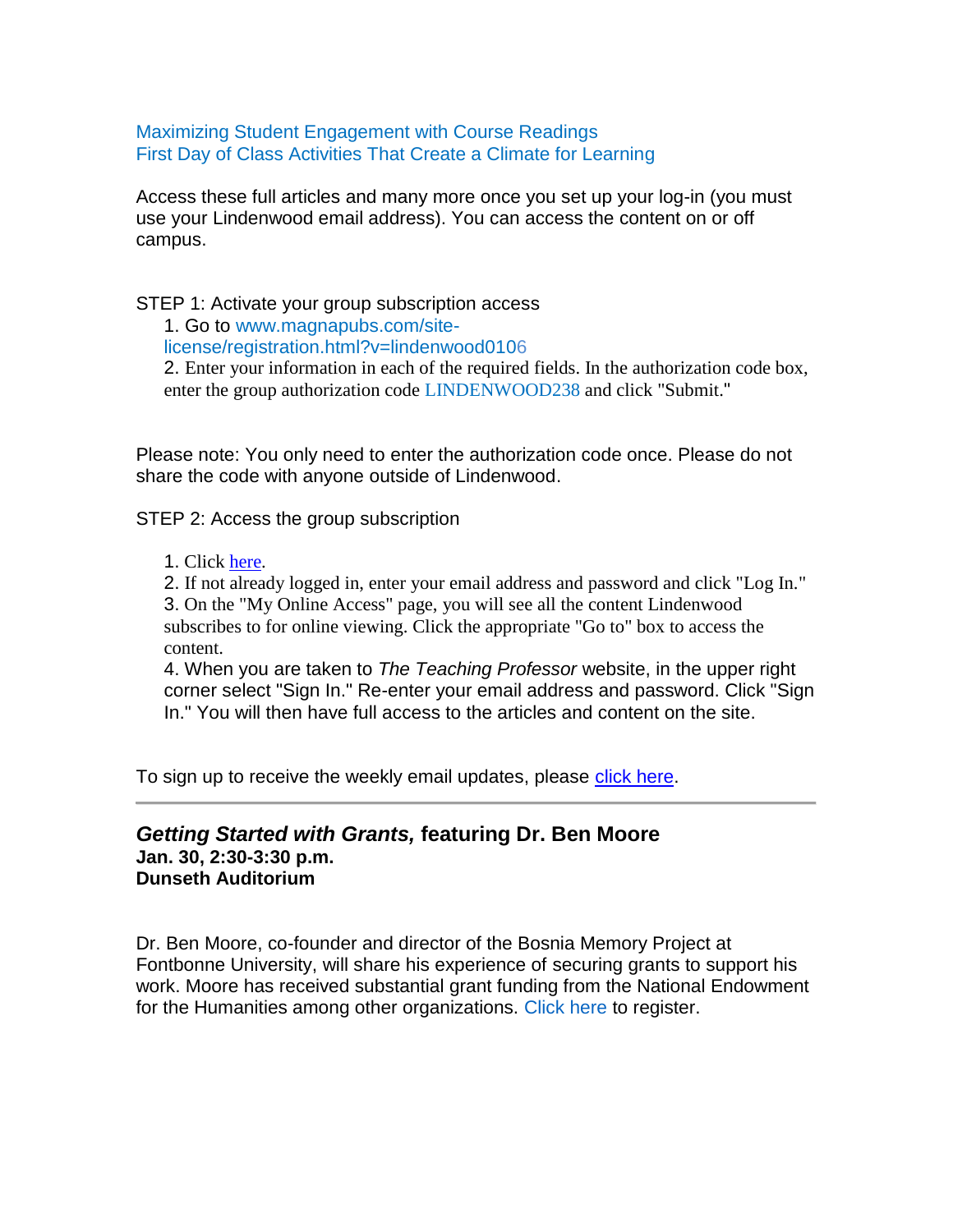

# **FRIENDS DON'T LET FRIENDS WRITE ALONE!**



If you've got writing to do but struggle to set aside time to do it, consider joining a Writing Circle for spring 2020! Writing Circles can take many forms, but the basic idea is that faculty and staff who are interested in creating accountability for writing as a habitual practice come together on a regular basis to write. Some circles are as simple as co-writing in a quiet space. Other circles discuss writing goals and progress. More formalized circles can include peer review and feedback. Read about how Writing Circles have been used at other

universities [here,](https://hes32-ctp.trendmicro.com/wis/clicktime/v1/query?url=https%3a%2f%2fcustapp.marketvolt.com%2flink%2fXqI9VTnh4W%3fCM%3d1450150654%26X%3d70525052&umid=0b7a9669-2da6-45d9-8172-72a20eacd6f4&auth=bc7ac43e330fa629f0cfb11786c85e83c10d06b8-25649aecbd278a718dc86b71e1bd1e6295b109a1) [here,](https://hes32-ctp.trendmicro.com/wis/clicktime/v1/query?url=https%3a%2f%2fcustapp.marketvolt.com%2flink%2fepw4tI4PoB%3fCM%3d1450150654%26X%3d70525052&umid=0b7a9669-2da6-45d9-8172-72a20eacd6f4&auth=bc7ac43e330fa629f0cfb11786c85e83c10d06b8-b1ecc3424fa32231cbf0c32b9310174f91a84328) and [here.](https://hes32-ctp.trendmicro.com/wis/clicktime/v1/query?url=https%3a%2f%2fcustapp.marketvolt.com%2flink%2f664YebxQgX%3fCM%3d1450150654%26X%3d70525052&umid=0b7a9669-2da6-45d9-8172-72a20eacd6f4&auth=bc7ac43e330fa629f0cfb11786c85e83c10d06b8-27de04f7fce91dd348c6d954f5807b7b9c235f09) Are you interested in being a part of a Writing Circle starting in February? [Email Kristen Norwood](mailto:knorwood@lindenwood.edu) by Jan. 30 to sign up.

# **LindenAlly – More participants needed**



Happy New Year, friends! The Learning Academy's LindenAlly Learning Community wants to partner with 30 more participants for the spring term. LindenAlly is seeking students, faculty, and staff to join. If you, or someone you know, would like to contribute to the conversations about diversity, equity, and inclusion topics on campus, then this is the learning community for you! You can find the participation survey [here!](https://hes32-ctp.trendmicro.com/wis/clicktime/v1/query?url=https%3a%2f%2fcustapp.marketvolt.com%2flink%2fFzYopEDh38%3fCM%3d1450150654%26X%3d70525052&umid=0b7a9669-2da6-45d9-8172-72a20eacd6f4&auth=bc7ac43e330fa629f0cfb11786c85e83c10d06b8-f1f3eeed8a5b1c38c1801b03b68aa9958f0d1ab6) #2020 #newyear #newallies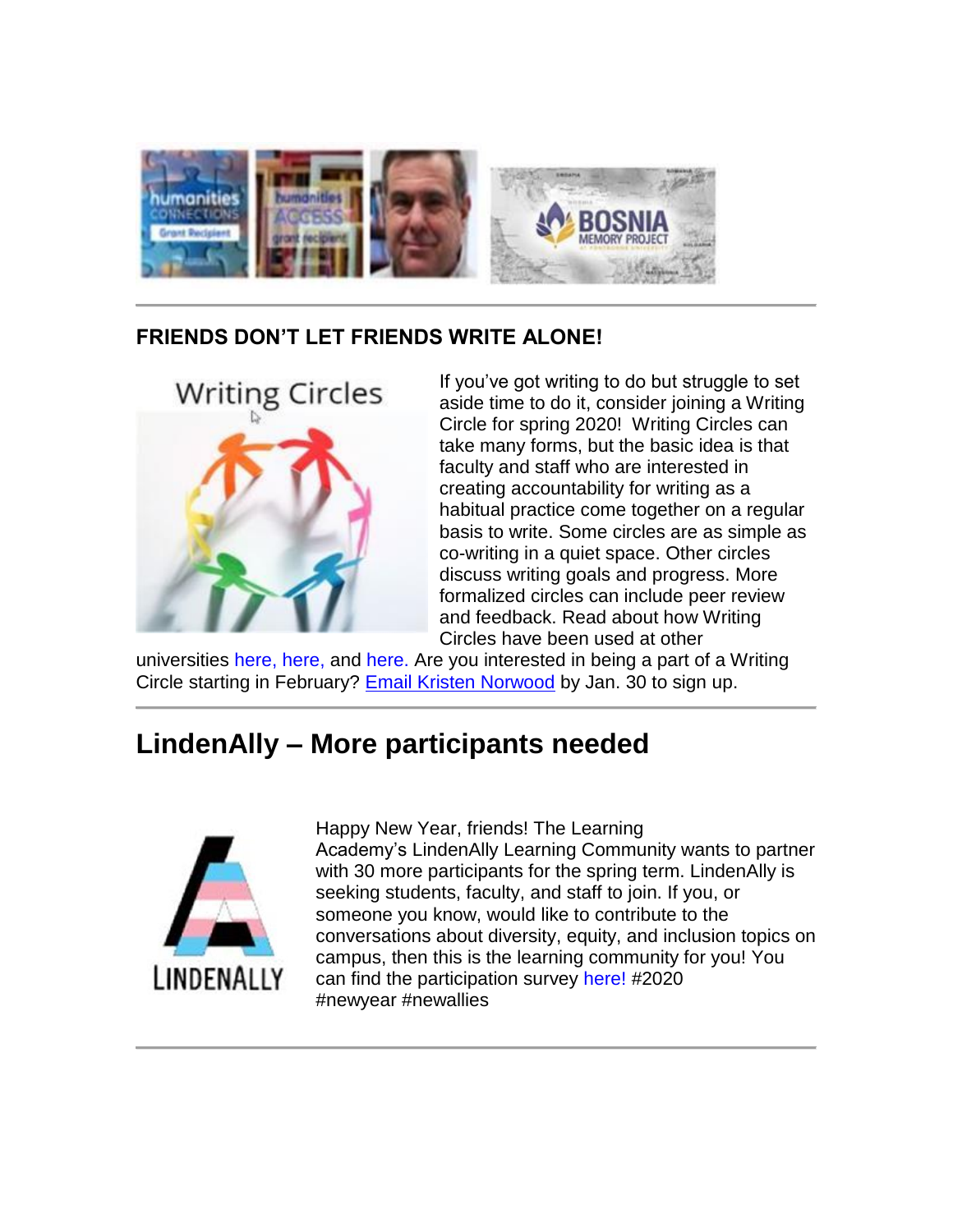#### **Upcoming Learning Academy Events:** [Click Here](https://hes32-ctp.trendmicro.com/wis/clicktime/v1/query?url=https%3a%2f%2fcustapp.marketvolt.com%2flink%2fismnenG9FX%3fCM%3d1450150654%26X%3d70525052&umid=0b7a9669-2da6-45d9-8172-72a20eacd6f4&auth=bc7ac43e330fa629f0cfb11786c85e83c10d06b8-d7360ddabc0f998f7c566dea98e4ade2e824647f) to Register

 **Implicit Bias Training:** Jan. 24 from 9-11 a.m., Hyland VIP Room, Evans Commons

#### **Winter Break Hours**

#### **Library Services**

| $9:30$ a.m. $-6$ p.m. |
|-----------------------|
| 2 p.m. - 8 p.m.       |
| Closed                |
|                       |

#### **Evans Commons Rec Center Spring Semester Hours**

\*Spring semester hours begin Monday, Jan. 13.

| 6 a.m. - 11 p.m.  |
|-------------------|
| 6 a.m. - 10 p.m.  |
| 10 a.m. - 8 p.m.  |
| 12 p.m. - 10 p.m. |
|                   |

Spring 2020 MLK Weekend Hours

| Jan. 18 | 10 a.m - 8 p.m.     |
|---------|---------------------|
| Jan. 19 | 12 p.m. - 10 p.m.   |
| Jan. 20 | Closed              |
| Jan. 21 | Normal hours resume |

\*Rec Center hours also include the third-floor track. \*All guests will be asked to leave the facility 15 minutes prior to scheduled closing.

# **Upcoming Events and Deadlines**

- Jan. 20 Martin Luther King Jr. Day University Closed
- Jan. 21 [CDI Ribbon Cutting,](https://hes32-ctp.trendmicro.com/wis/clicktime/v1/query?url=https%3a%2f%2fcustapp.marketvolt.com%2flink%2f8spufg7HUl%3fCM%3d1450150654%26X%3d70525052&umid=0b7a9669-2da6-45d9-8172-72a20eacd6f4&auth=bc7ac43e330fa629f0cfb11786c85e83c10d06b8-879900b6c33d432e79a2f0c3704872363fce309d) 3:30 p.m., Evans Commons 3110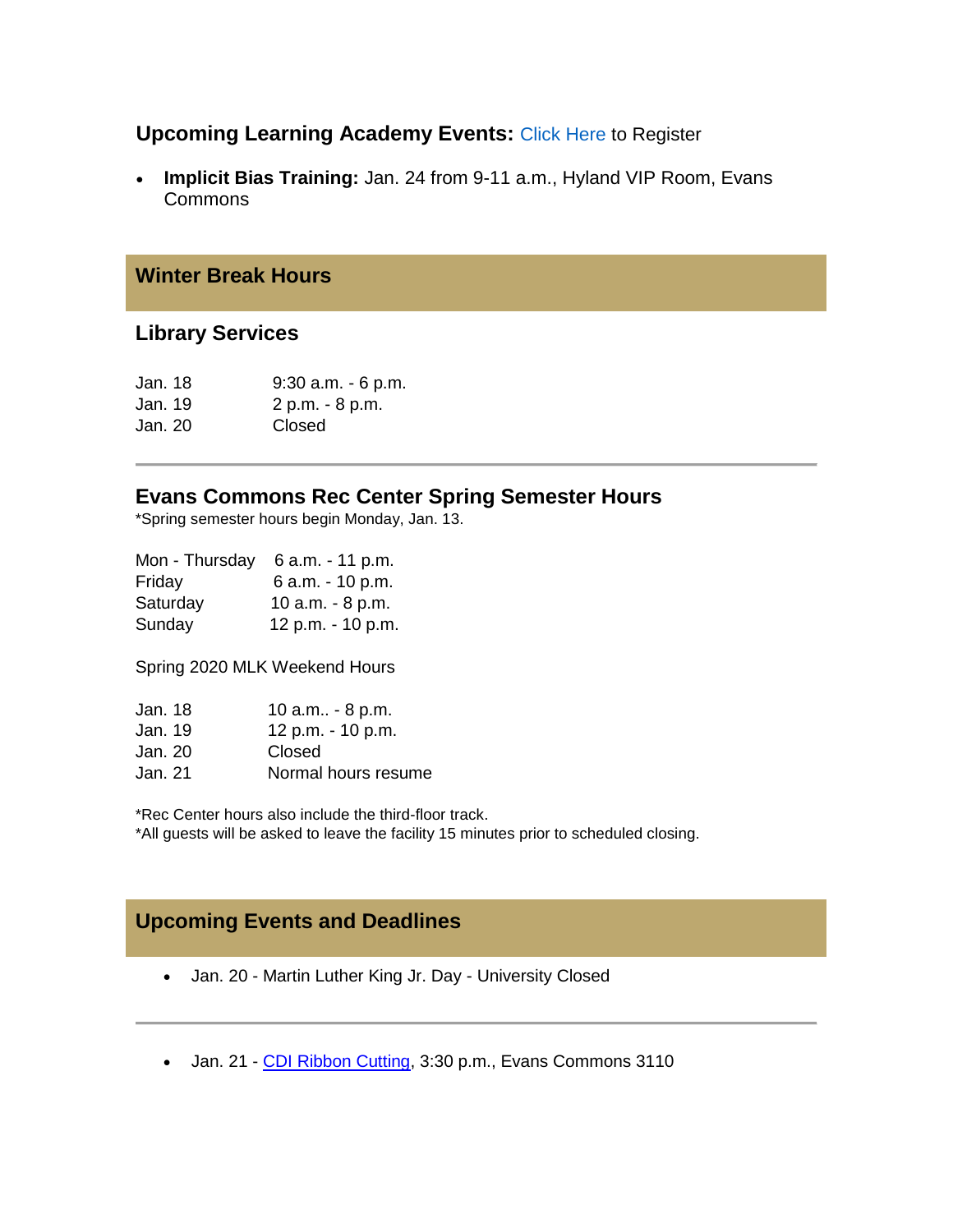- Jan. 22 [Chapel Service,](https://hes32-ctp.trendmicro.com/wis/clicktime/v1/query?url=https%3a%2f%2fcustapp.marketvolt.com%2flink%2fedpKCDVVQ7%3fCM%3d1450150654%26X%3d70525052&umid=0b7a9669-2da6-45d9-8172-72a20eacd6f4&auth=bc7ac43e330fa629f0cfb11786c85e83c10d06b8-9d4962bd2893d2629f1bc7f5ac0fa7898cad065a) 3 p.m., Sibley Chapel
- Jan. 24 [Implicit Bias Training,](https://hes32-ctp.trendmicro.com/wis/clicktime/v1/query?url=https%3a%2f%2fcustapp.marketvolt.com%2flink%2fwdN8c7hVAs%3fCM%3d1450150654%26X%3d70525052&umid=0b7a9669-2da6-45d9-8172-72a20eacd6f4&auth=bc7ac43e330fa629f0cfb11786c85e83c10d06b8-7fb05ba795de2b98bb9d483022eb567364b5f971) 9-11 a.m., Hyland VIP Room, [Register here](https://hes32-ctp.trendmicro.com/wis/clicktime/v1/query?url=https%3a%2f%2fcustapp.marketvolt.com%2flink%2fismnenG9FX%3fCM%3d1450150654%26X%3d70525052&umid=0b7a9669-2da6-45d9-8172-72a20eacd6f4&auth=bc7ac43e330fa629f0cfb11786c85e83c10d06b8-d7360ddabc0f998f7c566dea98e4ade2e824647f)
- Jan 25 [Finding Neverland](https://hes32-ctp.trendmicro.com/wis/clicktime/v1/query?url=https%3a%2f%2fcustapp.marketvolt.com%2flink%2ffdgiWAt21E%3fCM%3d1450150654%26X%3d70525052&umid=0b7a9669-2da6-45d9-8172-72a20eacd6f4&auth=bc7ac43e330fa629f0cfb11786c85e83c10d06b8-36466008e515fcd000ddc43a60fc9bbfea5db703) 2 p.m. and 8 p.m., The Lindenwood Theater
- Jan. 30 Diversity Dialogue Gender Equity in Athletics, 4-5:30 p.m., LARC **Theatre**
- Feb 10-11 American Red Cross Blood Drive, Evans Commons Multipurpose Court, [RSVP: Feb 10,](https://hes32-ctp.trendmicro.com/wis/clicktime/v1/query?url=https%3a%2f%2fcustapp.marketvolt.com%2flink%2f1ySXeUFVc2%3fCM%3d1450150654%26X%3d70525052&umid=0b7a9669-2da6-45d9-8172-72a20eacd6f4&auth=bc7ac43e330fa629f0cfb11786c85e83c10d06b8-4af86d35ffbe77022676c7310a9e173c9a6f530c) [RSVP: Feb 11](https://hes32-ctp.trendmicro.com/wis/clicktime/v1/query?url=https%3a%2f%2fcustapp.marketvolt.com%2flink%2fIf6igAT24e%3fCM%3d1450150654%26X%3d70525052&umid=0b7a9669-2da6-45d9-8172-72a20eacd6f4&auth=bc7ac43e330fa629f0cfb11786c85e83c10d06b8-df2946b2090677c86391bd7cda8ef2caa9ebb3a6)
- Feb. 15 [The Isley Brothers,](https://hes32-ctp.trendmicro.com/wis/clicktime/v1/query?url=https%3a%2f%2fcustapp.marketvolt.com%2flink%2fWlMhiBF8GL%3fCM%3d1450150654%26X%3d70525052&umid=0b7a9669-2da6-45d9-8172-72a20eacd6f4&auth=bc7ac43e330fa629f0cfb11786c85e83c10d06b8-c30a01acf3941c5e578df1fd973dc696768464c8) 8 p.m., The Lindenwood Theater
- Feb. 20 Spring Career Fair, 2-5 p.m., Evans Courts

[See the full list of upcoming events](https://hes32-ctp.trendmicro.com/wis/clicktime/v1/query?url=https%3a%2f%2fcustapp.marketvolt.com%2flink%2f2G8HlCNbRG%3fCM%3d1450150654%26X%3d70525052&umid=0b7a9669-2da6-45d9-8172-72a20eacd6f4&auth=bc7ac43e330fa629f0cfb11786c85e83c10d06b8-c556a975fe87aa5298f5c54ff8e4356a0fa9fa13)

#### **Submit Information to the Digest**

To have your listing appear in the Digest, please fill out the [Project Request Form](https://hes32-ctp.trendmicro.com/wis/clicktime/v1/query?url=https%3a%2f%2fcustapp.marketvolt.com%2flink%2fwg6lyIDEmw%3fCM%3d1450150654%26X%3d70525052&umid=0b7a9669-2da6-45d9-8172-72a20eacd6f4&auth=bc7ac43e330fa629f0cfb11786c85e83c10d06b8-ec5a631d10f2385e1db1131fa203abd37055e39e) (be sure to choose "Communications and Public Relations" for type of request) by noon on the day prior to send-out. The Digest is sent every Tuesday and Friday morning during the term and on Fridays during break. Information submitted past the deadline may not be included in that edition but will appear in the following one. Entries are only subject to run